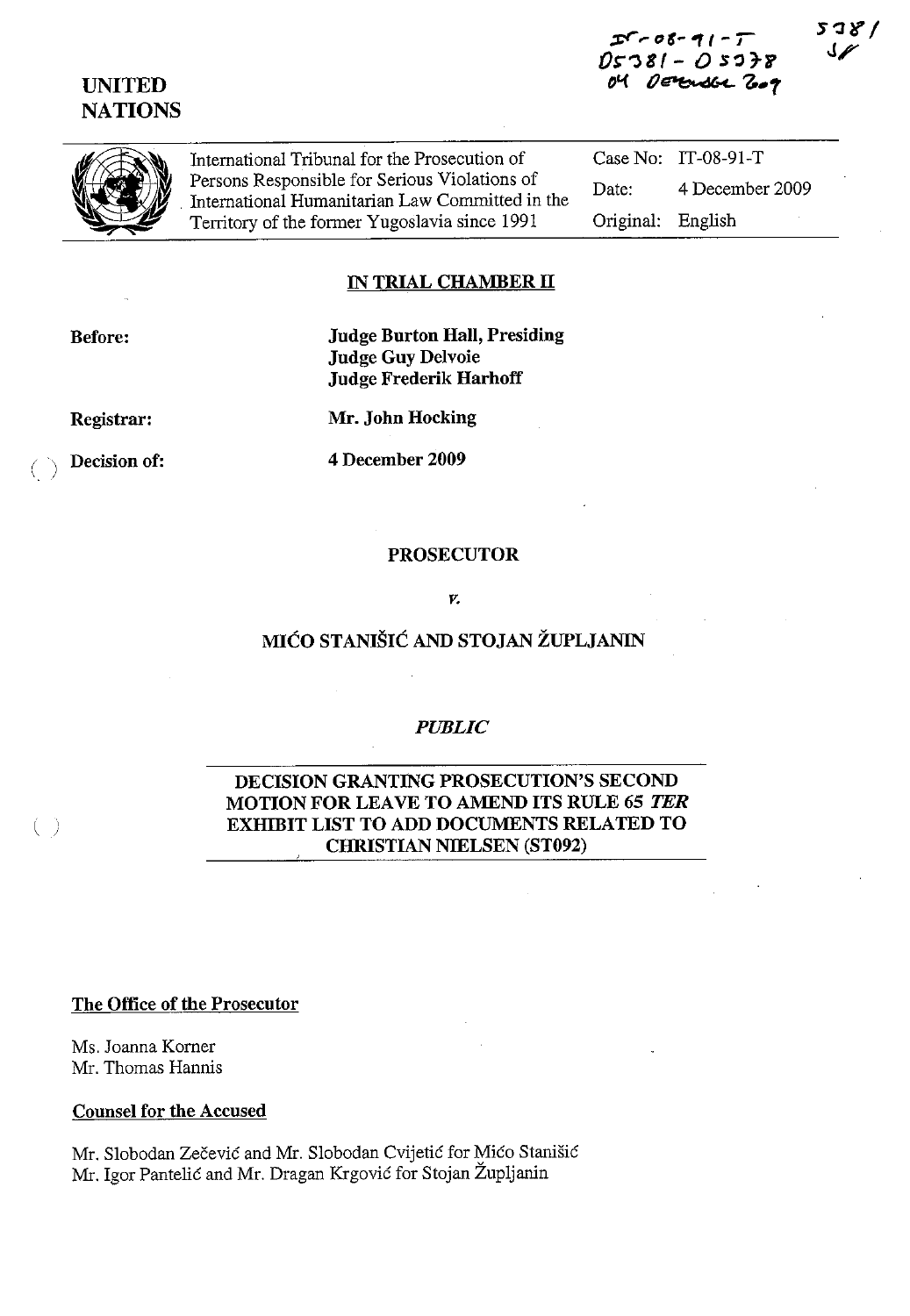**TRIAL CHAMBER 11** ("Trial Chamber") of the International Tribunal for the Prosecution of Persons Responsible for Serious Violations of International Humanitarian Law Committed in the Territory of the former Yugoslavia since 1991 ("Tribunal");

**BEING SEISED** of the "Prosecution's second motion for leave to amend its Rule 65 *ter* exhibit list to add documents related to witness ST-92, with annex A", filed on 1 December 2009 ("Motion"), in which the Prosecution seeks leave to add 16 documents ("Proposed Documents") to its exhibit list;

**RECALLING** the Trial Chamber's procedural guideline that sets out that "a party seek[ing] to admit into evidence material that is not on its exhibit list [...] must, prior to requesting admission into evidence, seek the leave of the Trial Chamber by way of a written motion to add the material in question to the exhibit list"; $\frac{1}{1}$ 

**RECALLING** that the Trial Chamber has the inherent discretion to grant leave to a party to amend its Rule 65 *ter* exhibit list provided that it is in interest of justice to do so;<sup>2</sup>

**RECALLING** that a party must show good cause for its request and that the proposed documents are prima facie relevant and of sufficient importance to justify their late inclusion on the exhibit  $list;$ <sup>3</sup>

**RECALLING** that the Trial Chamber, in determining requests for amendment of a party's exhibit list, may take into consideration the complexity of the case, on-going investigations and issues related to the translation of documents and other materials;<sup>4</sup>

**NOTING** the Prosecution's submission that at the time of filing the Rule 65 *ter* exhibit list, on 8 June 2009, it did not foresee that the unilateral nature of the creation of the RS MUP would be an issue at trial; $<sup>5</sup>$ </sup>

**NOTING** that in its supplemental pre-trial brief, the Defence of Mico Stanisic ("Stanisic Defence") stated that "the division of the SR BiH MUP to three entities was a result of tri-party negotiations and agreement reached under the scrutiny of EU and headed by Jose Cutileiro"; $<sup>6</sup>$ </sup>

<sup>4</sup> Prosecutor v. Vujadin Popović et al., Case No. IT-05-88-T, Decision on Prosecution's motion for leave to amend Rule *65 fer* witness list and Rule 65 *fer* exhibit list, confidential, 6 Dec 2006, p. 7; *LukicDecision,* para. 10.

<sup>5</sup> Motion, para. 6.

)

0)

<sup>&</sup>lt;sup>1</sup> Revised procedural guidelines, 2 Oct 2009, para. 6.

<sup>2</sup> Decision granting Prosecution's motion for leave to amend Rule 65 *fer* list to add documents related to witness ST092, 20 Gct 2009, para. 7; *Prosecutor v. Papavic et aI.,* Case No. IT-05-88-AR73.1, Decision on appeals against decision admitting material related to Borovčanin's questioning, 14 Dec 2007 ("First *Popovic* Decision"), para. 37.

<sup>3</sup> First *Papavic* Decision, para. 37; *Prosecutor v. Lukic and Lukic,* Case No. IT-98-32/l-T, Decision on Prosecution second motion to amend Rule 65 *fer* exhibit list, 11 Sep 2008 *("LukicDecision"),* para. 10.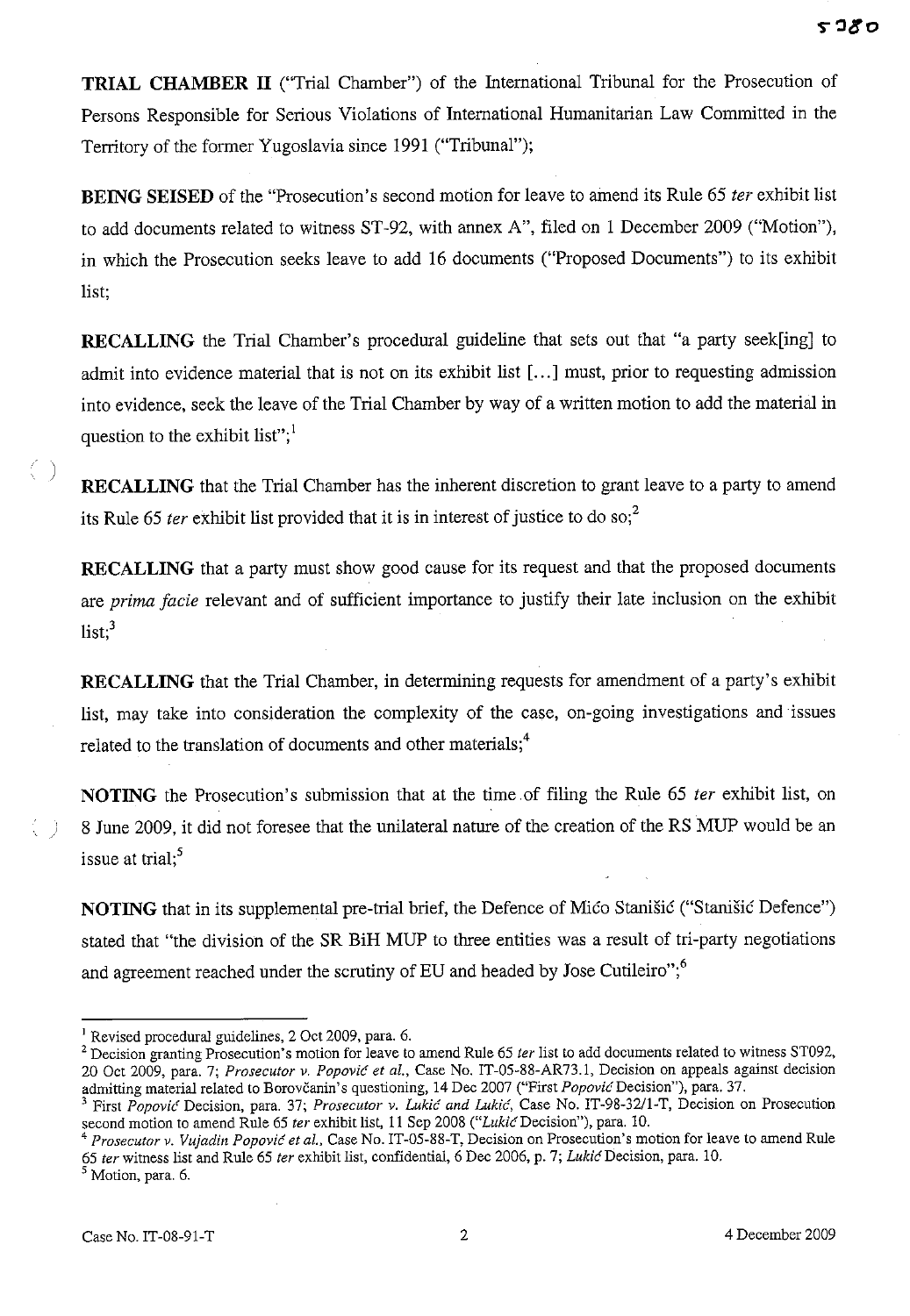**NOTING** that in its supplemental pre-trial brief, the Defence of Stojan Zupljanin ("Zupljanin Defence") made no specific challenge regarding the formation of the RS  $MUP$ ;<sup>7</sup>

**NOTING** that through the course of cross-examination of witnesses since 14 October 2009, both the Stanisic Defence and Zupljanin Defence have advanced the argument that the creation of the RS MUP was not a unilateral act but rather a fruition of the Lisbon Agreement;<sup>8</sup>

**CONSIDERING** that the Proposed Documents relate to the circumstances surrounding the formation of the Republika Srpska's Ministry of Interior ("RS MUP") and as such, are *prima facie*  relevant to the case since the Prosecution alleges that the formation of the RS MUP was a unilateral action, planned and executed by various members of the joint criminal enterprise, including both the Accused;<sup>9</sup>

**NOTING** that the 16 Proposed Documents amount to a total of 23 pages, comprising predominantly of letters and communiqués between Ambassador Cutiliero, Momčilo Krajišnik and Radovan Karadžić;<sup>10</sup>

**NOTING** that Christian Nielsen (ST092) is scheduled to testify from 10 December 2009 as an expert witness pursuant to Rule 94 *bis* of the Rules of Procedure and Evidence ("Rules") and that he, in the Prosecution's submission, is competent to elucidate on the subject of the creation the RS  $\text{MUP};^{\text{11}}$ 

**CONSIDERING** that neither the Stanisic Defence nor the Zupljanin Defence object to the addition of the Proposed Documents to the Prosecution's exhibit list;<sup>12</sup>

**CONSIDERING** that the Prosecution has demonstrated good cause for its request and that it is in the interest of justice to grant the late inclusion of the Proposed Documents on the Prosecution's Rule 65 *ter* exhibit list;

)

 $6$  Supplemental pre-trial brief of the Defence of Mico Stanišic, 31 July 2009, p. 22.

<sup>&</sup>lt;sup>7</sup> Motion, para. 8.

<sup>8</sup> Motion. paras 9, 10.

<sup>&</sup>lt;sup>9</sup> Motion, paras 5-6.

**<sup>10</sup>Motion, Annex A.** 

<sup>&</sup>lt;sup>11</sup> Motion, para. 11. See also Corrigendum to confidential appendices 3 and 4 to the Prosecution's pre-trial brief of 8 June 2009 with confidential annexes, Appendix 4, p. 42 and e-mail sent by the Prosecution containing a list of witnesses scheduled to testify from 7 to 11 December 2009, 3 Dec 2009.

<sup>12</sup> Hearing of 4 Dec 2009. T. 4198.